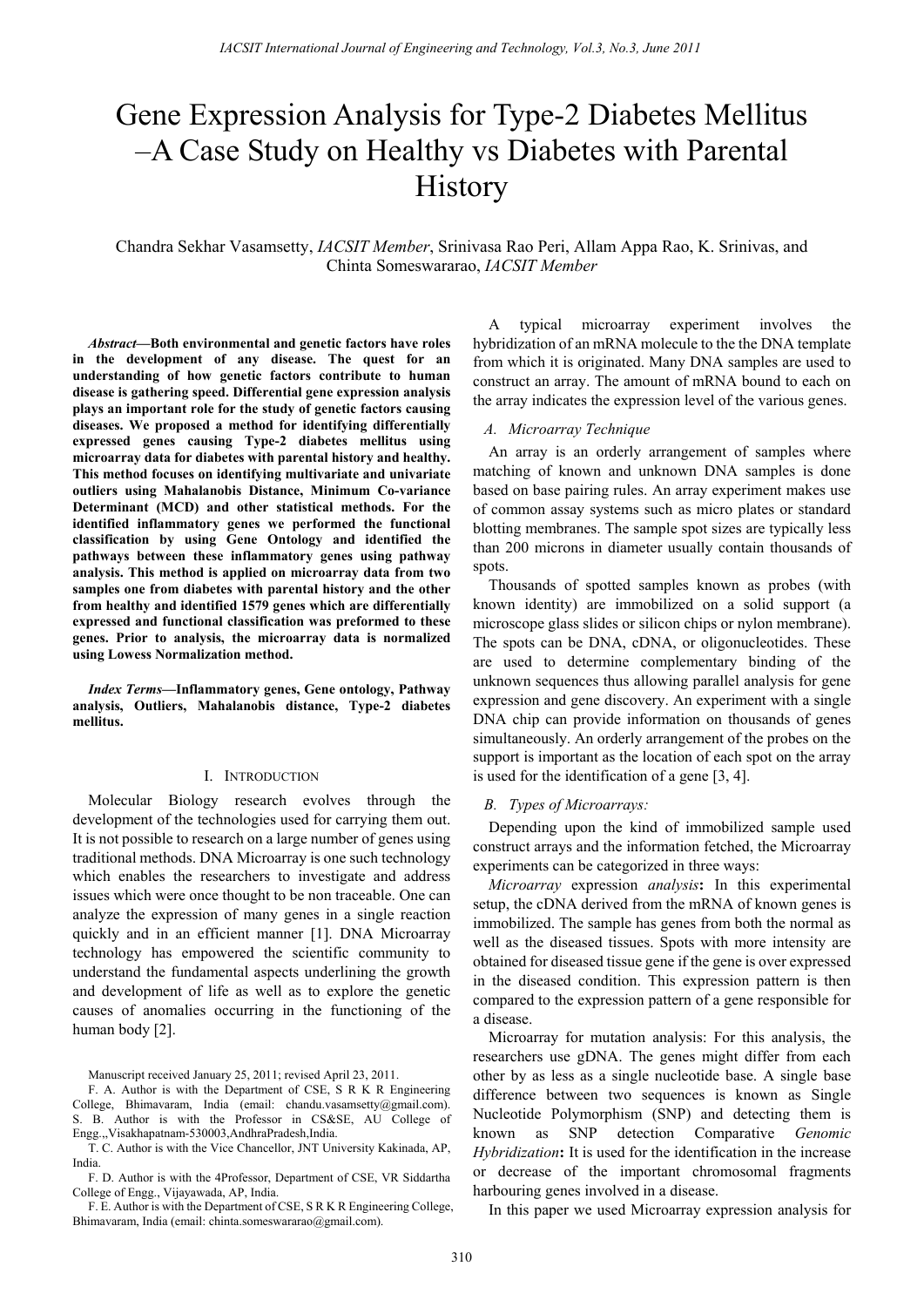identifying and classifying genes causing Type 2 Diabetes Mellitus (T2DM). The prevalence of T2DM is rising worldwide. While environmental factors, such obesity and lack of physical activity, play an important role to the rapid increase in the prevalence of T2DM, genetic factors are also important for the increased risk of T2DM. Studies have estimated that risk for diagnosed T2DM increases approximately two- to fourfold when one or both parents are affected.

A lot of studies have showed an excess paternal transmission of T2DM in different populations. Genetic factors, such as mitochondrial DNA mutations, and environmental mechanisms, such as intrauterine environment, have been proposed for the explanation of the excess paternal transmission of T2DM. In the present study, we performed gene expression profile in subjects with type 2 diabetes mellitus with parental history Versus Healthy using micro array data.

Searching for all of the available information about each gene of interest is very time consuming. This is hampered further by the wide variations in terminology. Gene Ontology (GO) is a collection of controlled vocabularies describing the biology of a gene product in any organism

There are 3 independent sets of vocabularies, or ontologies:

# *Molecular Function* (MF)

e.g. "DNA binding" and "catalytic activity"

## *Cellular Component* (CC)

e.g. "organelle membrane" and "cytoskeleton" *Biological Process* (BP)

e.g."DNA replication" and "response to stimulus"

# *C. Normalization*

In carrying out comparisons of expression data using measurements from a single array or multiple arrays, the question of normalizing data arises. In this study we will consider Lowess Normalization method for normalization.

The global locally weighted scattered plot smoothing (LOWESS) normalization is a good choice because it provides a good balance on the following three factors: ideally the center of the distribution of log-ratios should be zero, the log-ratios should be independent of spot intensity, and the fitted line should be parallel to intensity axis. It has been reported that the log2(ratio) values can have a systematic dependence on intensity, which most commonly appears as a deviation from zero for low-intensity spots. Locally weighted linear regression (LOWESS) analysis has been proposed as a normalization method that can remove such intensity-dependent effects in the log2(ratio) values (see M/A plots below). The easiest way to visualize intensity-dependent effects is to plot the measured log2(red/green) ratio or (M) for each element on the array as a function of the log2(red\*green) product intensities or (A). LOWESS method detects systematic deviation in the "ratio-intensity" plot and corrects them by carrying out a local weighted linear regression as a function of the log2(intensity) and subtracting the calculated best-fit average log2(ratio) from the experimentally observed ratio for each data-point.

# II. LITERATURE REVIEW

Several methods are available in the Literature to perform Differential Gene Expression Analysis to find the potential Genes causing various Diseases.

M. Kathleen Kerr et.al demonstrated [5] that ANOVA methods can be used to normalize microarray data and provide estimates of changes in gene expression that are corrected for potential confounding effects. This approach establishes a frame work for the general analysis and interpretation of micro array data.

The probability that a false identification is committed can increase sharply when the number of tested genes gets large. Correlation between the test statistics attributed to gene co-regulation and dependency in the measurement errors of the gene expression levels further complicates this problem. Anat Reiner et.al addressed [6] this problem by adapting the False Discovery Rate (FDR) controlling approach. Comparative analysis shows that all the four FDR controlling procedures control the FDR at the desired level.

D. L. Wilson et.al presented [7] two methods for the normalization of the micro array data to remove biases towards one or the other fluorescent dyes used to label each mRNA sample allowing for proper evaluation of differential gene expression. One method deals with smooth spatial trends in intensity across micro arrays. Second method deals with normalization of a new type of cDNA micro array experiment where large proportion of the genes on the microarrays is expected to be highly differentially expressed.

Hong-Ya Zhao et.al applied [8] a multivariate mixture model to model the expression level of replicated arrays, considering the differentially expressed genes as the outliers of the expression data. In order to detect the outliers of the multivariate mixture model, a statistical method based on the analysis of Kurtosis Coefficient (KC) is applied to the micro array data. They used the RT-PCR method and two statistical methods, Minimum Covariance Determinant (MCD) and Minimum Volume Ellipsoid (MVE) to verify the expression levels of outlier genes identified by KC algorithm.

Dan Nettleton et.al developed [9] a non parametric multivariate method for identifying gene categories whose multivariate expression distribution differs across two or more conditions. By comparing the performance to several existing procedures via the analysis of a real data set and showed that this method has good power for differentiating between differentially expressed and non- differentially expressed gene categories.

Huaizhen Qin et.al proposed [10] a computationally simple method for finding differentially expressed genes in small micro array experiments. This method incorporates a novel stratification based tight clustering algorithm, principal component analysis and information pooling. They applied this method to three real micro array data sets. Comprehensive simulation shows that this method is substantially powerful than the popular SAM and eBayes approaches.

Bogdan Done et al proposed [11] a technique that improves previous method for predicting novel GO annotations by extracting implicit semantic relationships between genes and functions. In this work, they use a vector space model and a number of weighting schemes. The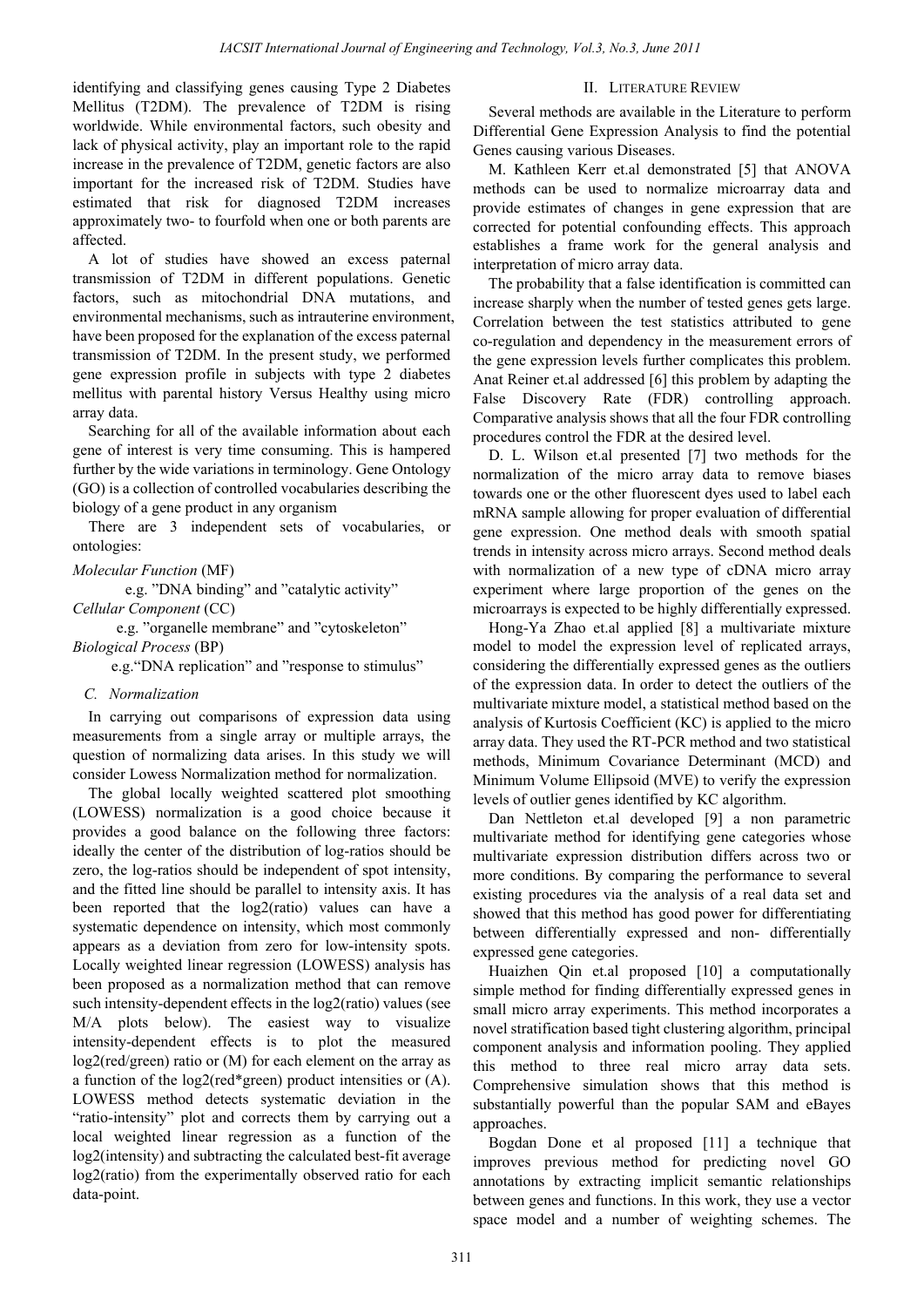technique described is able to take into consideration the hierarchical structure of the Gene Ontology (GO) and can weight differently GO terms situated at different depths.

Purvesh Khatri et al proposed [12] an impact analysis approach that considers crucial biological factors to analyze regulatory pathways at systems biology level. This approach calculates perturbations induced by each gene in a pathway, and propagates them through the entire pathway to compute an impact factor for the given pathway. They proposed an alternative approach that uses a linear system to compute the impact factor. Their proposed approach eliminates the possible stability problems when the perturbations are propagated through a pathway that contains positive feedback loops. Additionally, the proposed approach is able to consider the type of genes when calculating the impact factors.

Monica chagoyen et al proposed [13] non-negative Independent Component Analysis (nnICA) for the classification of genes based on their associated functional annotations.

#### III. ANALYSIS PERFORMED

Data from three samples were hybridized on Human 40 K OchiChip Array. Gene expression values were obtained after quantification of TIFF images. Data has 40,320 X 3 data-points (or probes). Empty spots and control probes were removed before proceeding with data analysis.

#### *A. Differential Expression Analysis*

In any micro array study the primary objective is to assess MRNA transcript levels of samples under different experimental conditions. Which of the thousands of genes show significant difference in expression levels in the samples is the question of importance. Appropriate statistical techniques are required to furnish the accurate information on differentially expressed genes if there are no or limited replicates due to practical constraints in majority of the experiments.

For experiments with single sample in different conditions, we assume that the log intensity values of gene expression for the two samples are linearly related, following bivariate normal distribution, contaminated with outliers. In a contaminated bivariate distribution, the main body of the data is characterized by bivariate normal distribution and constitutes regular observations. The non-regular observations, described as outliers, represent systematic deviations. These outliers are often suspected as possible candidates for differential expression genes.

Here we use an exploratory approach consisting of two-stages to detect outliers from bivariate population and determining differentially expressed candidates from these outliers. The approach provides the fold-change value considering the scatter of observations and thereby provides up and down regulated genes across the samples.

## *B. Functional Classification*

To determine biological significance of differentially expressed genes, functional classification was performed.

*1) Gene Ontology* 

GO provides a dynamic controlled vocabulary and

hierarchy that unifies descriptions of biological, cellular and molecular functions across genomes.

*2) Pathway Analysis* 

To determine pathways associated with differentially expressed genes, pathway analysis was performed.

## IV. MATERIALS AND METHODS

#### *A. Stage- I: Multivariate Outlier Detection:*

Outlier detection is one of the important tasks in any data analysis, which describe abnormalities in the data. Many methods have been proposed in the literature for detecting univariate outliers based on robust estimation of location and scale parameters. The standard method for multivariate outlier detection involves robust estimation of parameters in the *Mahalanobis Distance* (MD) measure and then comparing MD with the critical value of c2 distribution. The values larger than the critical value are treated as outliers of the distribution.

*1) Mehalanobis Distance:* 

The covariance matrix is used for the quantification of the size and shape of the multivariate data, which is taken into account in the Mehalanobis distance. For a multivariate sample Xij, where  $i = 1,2,3,...n$  (number of genes) and  $j =$ 1,2,3...p (number of samples), the Mahalanobis distance is defined as*,* 

 $MD_i = (( X_{ij} - m)^T C^{-1} (X_{ij} - m))^{0.5}$ 

where m is estimated multivariate location parameter and C is the estimated covariance matrix. The location and the covariance parameters are determined using Minimum Covariance Determinant estimation method. The MCD estimator is determined by that subset of observations of size *h*, which minimizes the determinant of the covariance matrix computed only from the *h* observations. The location estimator is the average of these *h* observations, whereas the scatter estimate is proportional to the variance covariance matrix.

#### *B. Stage-II: Univariate Outlier detection:*

Let S denote the original set of observations.

Let  $S_{out}$  and  $S_{in}$  be the subsets of S containing outlier and inlier observations respectively. Thus,  $S_{out} \cup S_{in} = S$  and  $S_{\text{out}} \cap S_{\text{in}} = \{0\}$ , i.e. the two subsets are mutually exclusive. We denote:

 $S_{out}$  = {(log <sub>2</sub>(X<sub>i1</sub>), log <sub>2</sub>(X<sub>i2</sub>)) / MD<sub>i</sub> > c for i=1,2,3...n} and  $S_{in}$  = {(log <sub>2</sub>(X<sub>i1</sub>), log <sub>2</sub>(X<sub>i2</sub>)) / MD<sub>i</sub> < c for i=1,2,3...n} where 'c' is the cut-off for a given quantile and n is the total number of genes.

We define a statistic:

 $Z = log_2 (X_2 / X_1) = log_2(X_2) - log_2(X_1)$ 

which is the log of the ratio of intensity values for different genes for the two samples. Here X1 is treated as reference, while X2 is treated as test sample. The statistic provides a measure of differential expression (DE) of genes across the samples. The genes showing at least k-fold change (usually  $k=2$ , i.e.  $Z=1$ ) across the samples are considered to be DE genes. The appropriate choice of k is important since it influences the number of DE genes. Here we propose a rationale for selecting *k* for a given percentage of bivariate outliers.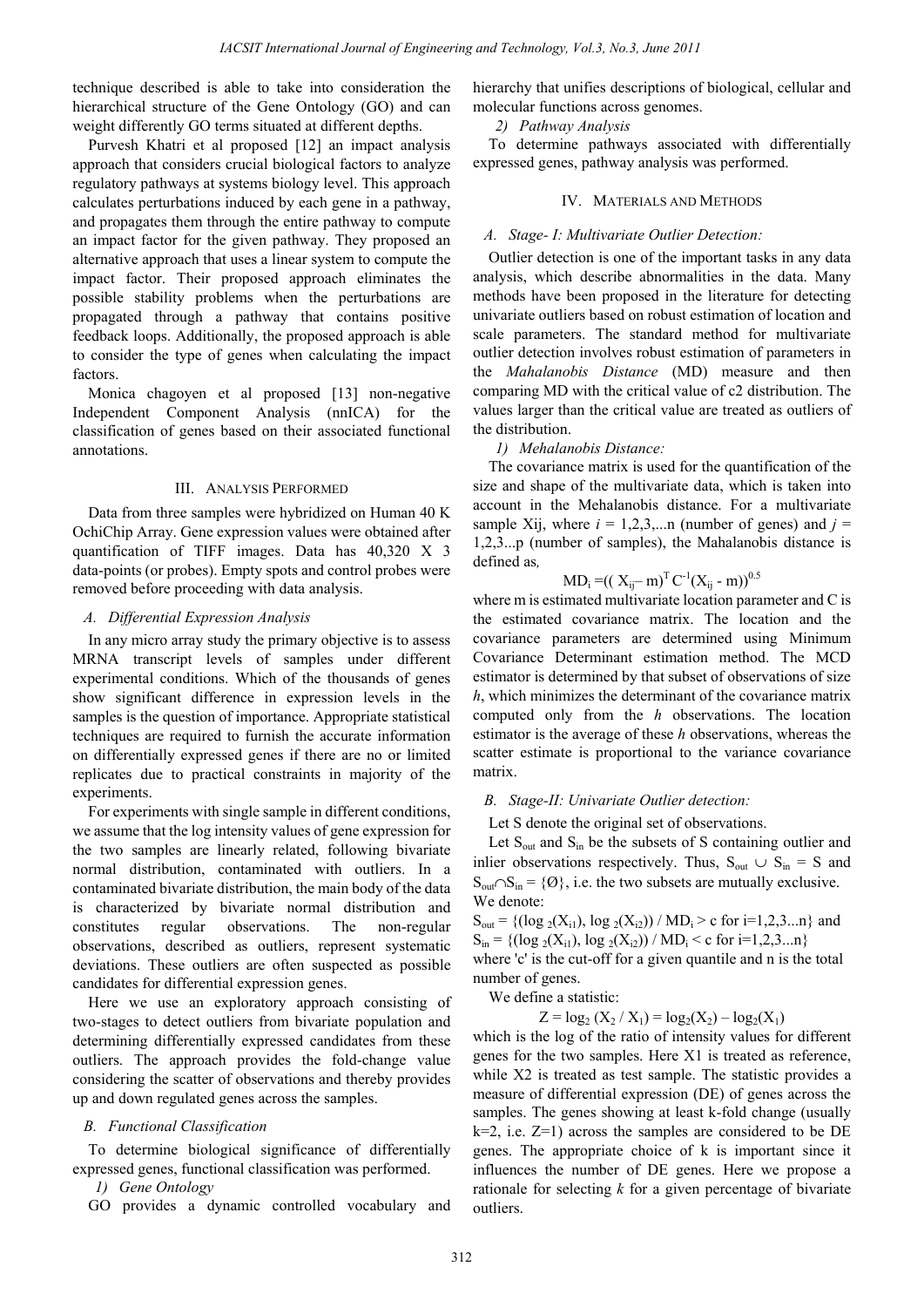We generate values for the statistic for the entire set as,

$$
Z = \{ z_i, i = 1, 2, 3, \dots n \}
$$
  
= { log<sub>2</sub>(X<sub>i2</sub>/ X<sub>i1</sub>); i = 1, 2, 3, ..., n}

The statistic is used to obtain Mahalanobis distance measure as,

MD<sub>i</sub><sup>\*</sup> = 
$$
\left(\frac{Zi - m}{Se}\right)^2
$$
 for  $i = 1, 2, 3, ...$  n

The transformed distance measure is supposed to follow chi-square distribution with one degree of freedom. The empirical distribution function of MD\* could be obtained and compared with that of the cumulative distribution of chi-square with one degree of freedom. A cut-off could be selected for MD\* such that the observations greater than the cut-off could be declared as outliers. We search for an optimal cut-off, so that the univariate subset of outliers does not include any of the bivariate inliers. In other words, if Rout is a subset of univariate outliers and Sin the subset of bivariate inliers of S, then the optimal cut-off could be obtained as,

$$
C^*_{opt} = inf [ C^*_i / R_{out} \cap S_{in} = \{ \varnothing \} ]
$$

The optimal cut-off could be obtained programmatically thereby yielding a set of univariate outliers that overlap with a subset of multivariate outliers.

The cut-off value could be used in Mehalanobis distance measure to obtain the z-value as,

$$
Z = (S_e) \sqrt{C_{opt}^*} + m
$$

This z-value determines the log fold change resulting into bivariate outliers that could be the potential candidates for differential expression.

#### V. APPLICATION

In the present context, there are two individuals, one from each of the categories namely diabetes with parental history (D&PH) and healthy (H). The expression levels of 39400 genes for each individual were obtained and compared pair wise. Prior to analysis, the data for each combination was normalized using Lowess normalization.



Figure 1 shows MA-plots showing scatter of expression values before and after Lowess normalization for healthy



Figure 2 shows Scatter plot of log intensities for healthy vs. diabetic with parental history comparison after Lowess normalization.

The distribution of log fold change values was obtained and the outliers were detected for the optimum cut-off value (c\*). Figure 1.4 shows the thresholds for 2.36-fold change, thereby providing the up and down regulated genes. Out of 3940 outlier genes, 1211 were detected as up-regulated, while 368 were detected as down-regulated genes with respect to the healthy (H) individual. Thus, for healthy vs. diabetic with parental history comparison, 1579 genes were found to be differentially expressed out of 39400, which amounts to 4% of the total genes under study. This is 2.73% less than the number of genes obtained for 2-fold change thresholds.



Figure 3 shows Bivariate outliers based on Mahalanobis distance measure for p=0.10 for healthy vs. diabetic with parental history comparison



Figure 4: The thresholds for 2.36 and 2 fold change values. The green spots are the differentially expressed outlier genes for healthy vs. healthy with obesity comparison.

## VI. RESULTS

TABLE1.GENES INVOLOVED IN INFLAMMATORY RESPONSE

| Condition                                                               | <b>Inflammatory</b> genes<br>(Differentially expressed)                                        |
|-------------------------------------------------------------------------|------------------------------------------------------------------------------------------------|
| Diabetes with family<br>history vs healthy<br>individual<br>(D&PH vs H) | ALK, GCH1, IFIH1, IFIT1, IL11RA,<br>ITGB2, MAP3K4, MMP19, MMP3,<br>RPS27A, SLK, TNFRSF12A, UBC |

#### *A. Gene Ontology Analysis*

**Molecular Function**: Genes involved in NADH dehydrogenase(ubiquinone) activity, glutamate dehydrogenase[NAD(P)+]activity,CDP-diacylglycerol-glyc erol-3-phosphate-3-phosphtidyltransferase activity are upregulated in D&PH with respect to H. Gene involved in protein kinase B binding, enzyme inhibitor activity, acyl-CoA oxidase activity, phosphatidylinositol transporter activity, acyltransferase activity are downregulated in D&PH with respect to H.

**Biological** Process**:** Genes involved in synaptic vesicle membrane organization and biogenesis, polysaccharide metabolic process, regulation of growth rate, nucleosome assembly are upregulated in D&PH with respect to H. Genes